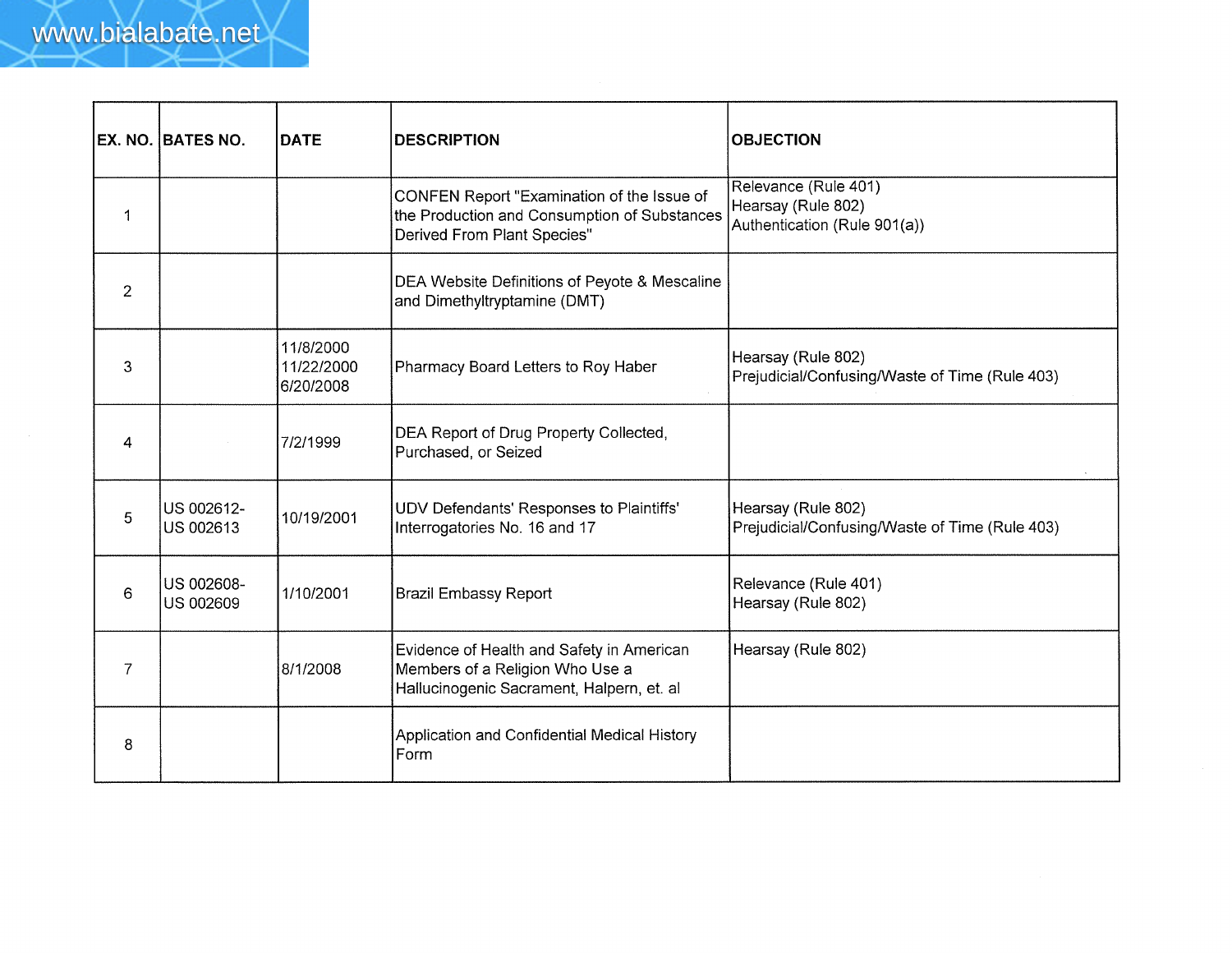$\sim$   $\sim$ 

| 9               | 5/31/2006 | List of Contraindicated Drugs                                                                                   |                                                      |
|-----------------|-----------|-----------------------------------------------------------------------------------------------------------------|------------------------------------------------------|
| 10              | 4/14/2008 | Sacrament Receipt Form                                                                                          | Authentication (Rule 901(a))                         |
| 11              |           | Photos of Santo Daime Ceremonies, etc.<br><b>Descriptions Follow</b>                                            | Authentication (Rule 901(a))                         |
| 11a             |           | Mastre Raimundo Irineu Serra, the founder of<br>the Santo Daime Religion                                        | Authentication (Rule 901(a))<br>Relevance (Rule 401) |
| 11 <sub>b</sub> |           | Padrinho Sebastio Mota de Melo, the successor   Authentication (Rule 901(a))<br>to Mastre Raimundo Irineu Serra | Relevance (Rule 401)                                 |
| 11 <sub>c</sub> |           | Parino Alfredo Gregorio de Melo, the current<br>spiritual leader of the Santo Daime Church                      | Authentication (Rule 901(a))<br>Relevance (Rule 401) |
| 11d             |           | A typical Santo Daime Church in Brazil                                                                          | Authentication (Rule 901(a))<br>Relevance (Rule 401) |
| 11e             |           | The alter at a Santo Daime Church in Brazil                                                                     | Authentication (Rule 901(a))<br>Relevance (Rule 401) |
| 11f             |           | A church service in Brazil                                                                                      | Authentication (Rule 901(a))<br>Relevance (Rule 401) |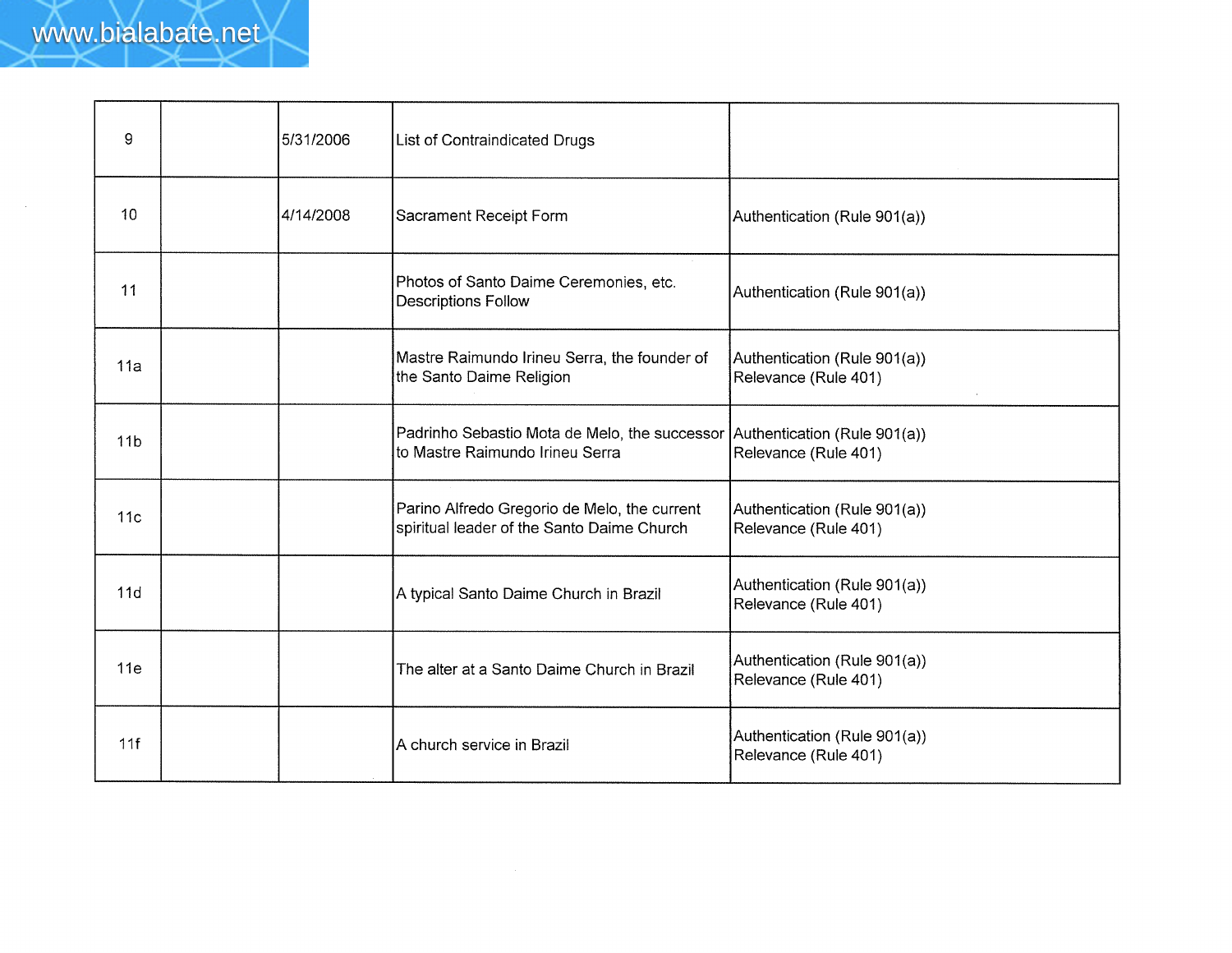| 11 <sub>g</sub> | Another service in another Santo Daime Church                                                                                              | Authentication (Rule 901(a))<br>Relevance (Rule 401) |
|-----------------|--------------------------------------------------------------------------------------------------------------------------------------------|------------------------------------------------------|
| 11h             | Another service with additional musical<br>component                                                                                       | Authentication (Rule 901(a))<br>Relevance (Rule 401) |
| 11i             | A wedding service in Brazil                                                                                                                | Authentication (Rule 901(a))<br>Relevance (Rule 401) |
| 11j             | Photograph of the Psychotria viridis leaves<br>which contain trace amounts of the Schedule 1<br>chemical N, N-5,5-dimethyltryptamine (DMT) | Authentication (Rule 901(a))<br>Relevance (Rule 401) |
| 11k             | Women cleaning the leaves                                                                                                                  | Authentication (Rule 901(a))<br>Relevance (Rule 401) |
| 111             | The Banisteriopisis caapi vine                                                                                                             | Authentication (Rule 901(a))<br>Relevance (Rule 401) |
| 11 <sub>m</sub> | Men cleaning the vine                                                                                                                      | Authentication (Rule 901(a))<br>Relevance (Rule 401) |
| 11n             | Men pounding the vine into a pulp for brewing                                                                                              | Authentication (Rule 901(a))<br>Relevance (Rule 401) |
| 11 <sub>0</sub> | The vine in pulp form ready for brewing                                                                                                    | Authentication (Rule 901(a))<br>Relevance (Rule 401) |

 $\mathcal{L}^{\pm}$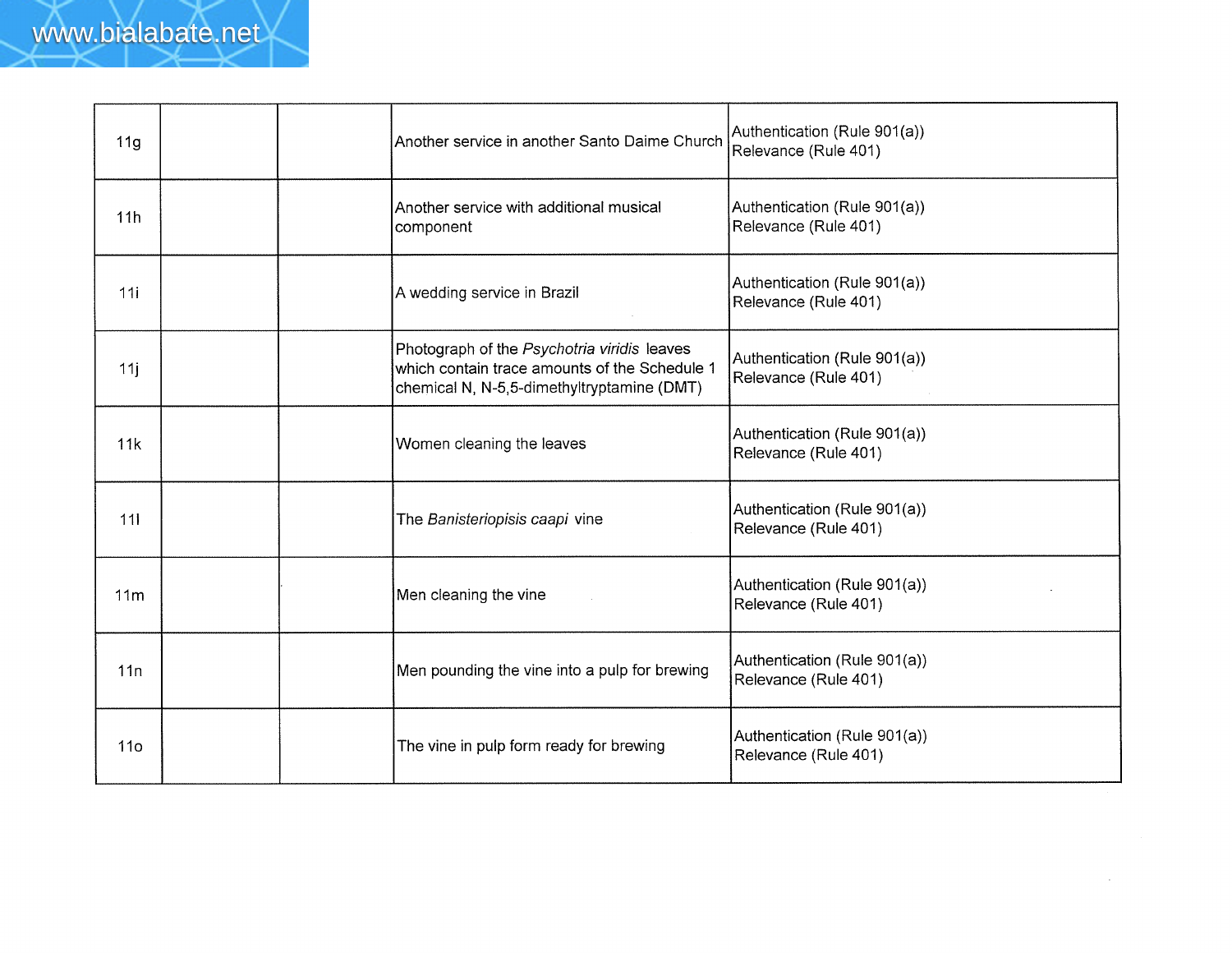| 11p |                                                                   |           | The leaves and the vine being brewed to create   Authentication (Rule 901(a))<br>the Holy Daime Tea                                                                                                                                   | Relevance (Rule 401)                                 |
|-----|-------------------------------------------------------------------|-----------|---------------------------------------------------------------------------------------------------------------------------------------------------------------------------------------------------------------------------------------|------------------------------------------------------|
| 11q |                                                                   |           | Church member attending to the brewing of the<br>Tea                                                                                                                                                                                  | Authentication (Rule 901(a))<br>Relevance (Rule 401) |
| 11r |                                                                   |           | Wedding ceremony conducted by Padrinho Alex<br>Polari de Alverga; Church Executive Director of Authentication (Rule 901(a))<br>the Mother Church in Brazil taken the first week<br>of October, 2008 at a retreat outside of Portland, | Relevance (Rule 401)                                 |
| 11s |                                                                   |           | Same as above                                                                                                                                                                                                                         | Authentication (Rule 901(a))<br>Relevance (Rule 401) |
| 12  | US 001928-<br>US 001930,<br>US 001935,<br>US 001937-<br>US 001938 |           | Photos of UDV Ceremonies, etc.                                                                                                                                                                                                        | Authentication (Rule 901(a))<br>Relevance (Rule 401) |
| 13  |                                                                   |           | <b>CEFLURIS Sacrament Inventory Log</b>                                                                                                                                                                                               | Authentication (Rule 901(a))                         |
| 14  |                                                                   | 5/11/2006 | Practical Guidelines Prior, During, After Service                                                                                                                                                                                     |                                                      |
| 15  |                                                                   |           | Guidelines for Guardians and other Angels                                                                                                                                                                                             |                                                      |
| 16  |                                                                   |           | Blank Form and Redacted List of Attendees                                                                                                                                                                                             |                                                      |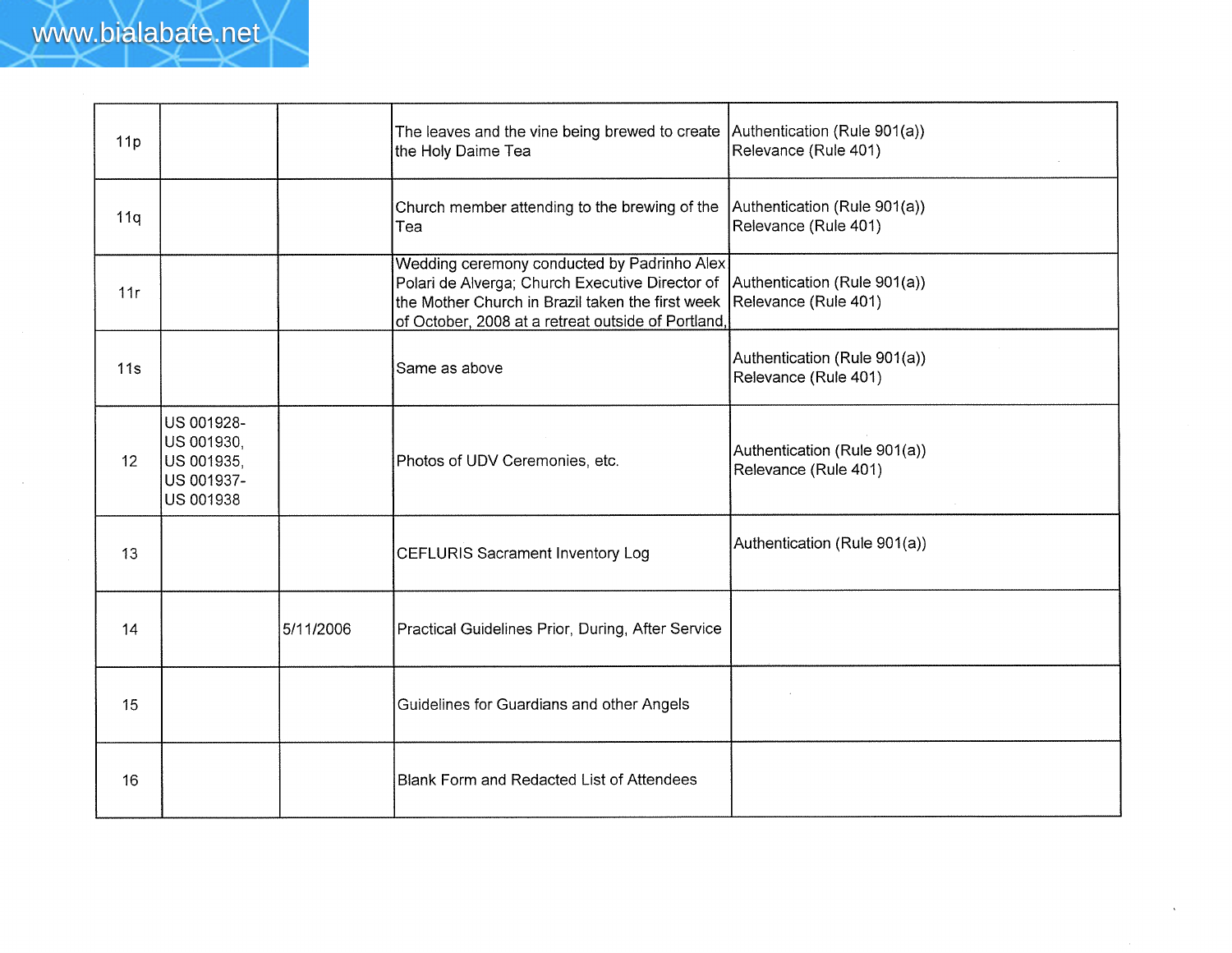| 17 | 5/5/2008   | License to Transport Sacred Daime Tea from<br><b>Brazil to the United States</b>                                   | Authentication (Rule 901(a))<br>Relevance (Rule 401)<br>Hearsay (Rule 802)                                                   |
|----|------------|--------------------------------------------------------------------------------------------------------------------|------------------------------------------------------------------------------------------------------------------------------|
| 18 | 10/31/2001 | Excerpts of Testimony of Terrence Woodworth                                                                        | Hearsay (Rule 802)<br>Prejudicial/Confusing/Waste of Time (Rule 403)                                                         |
| 19 |            | A 17 Minute History of the Santo Daime Church<br>of Brazil-DVD                                                     | Authentication (Rule 901(a))<br>Relevance (Rule 401)<br>Hearsay (Rule 802)<br>Prejudicial/Confusing/Waste of Time (Rule 403) |
| 20 | 11/13/2002 | Preliminary Injunction of Judge Parker O Centro Relevance (Rule 401)<br>v. Ashcroft                                |                                                                                                                              |
| 21 |            | Jonathan Goldman's Preface to Forest of<br>Visions by Alex Polari                                                  | Authentication (Rule 901(a))<br>Hearsay (Rule 802)                                                                           |
| 22 |            | Letter by Dom Mauro Morell, 1st Bishop of<br>Duque de Caxias Diocese, Brazil                                       | Authentication (Rule 901(a))<br>Relevance (Rule 401)<br>Hearsay (Rule 802)                                                   |
| 23 |            | Declaration of Dr. Ruben Cesar Fernandes                                                                           | Authentication (Rule 901(a))<br>Relevance (Rule 401)<br>Hearsay (Rule 802)                                                   |
| 24 |            | Testimony of Gene R. Haislip, 1993                                                                                 | Authentication (Rule 901(a))<br>Relevance (Rule 401)<br>Hearsay (Rule 802)                                                   |
| 25 |            | Human Psychopharmacology of Hoasca, A<br>plant Hallucinogen Used in Ritual Context in<br>Brazil, C.S. Grob, et. Al | Hearsay (Rule 802)                                                                                                           |

 $\sim$   $\sim$ 

 $\sim 10^{-1}$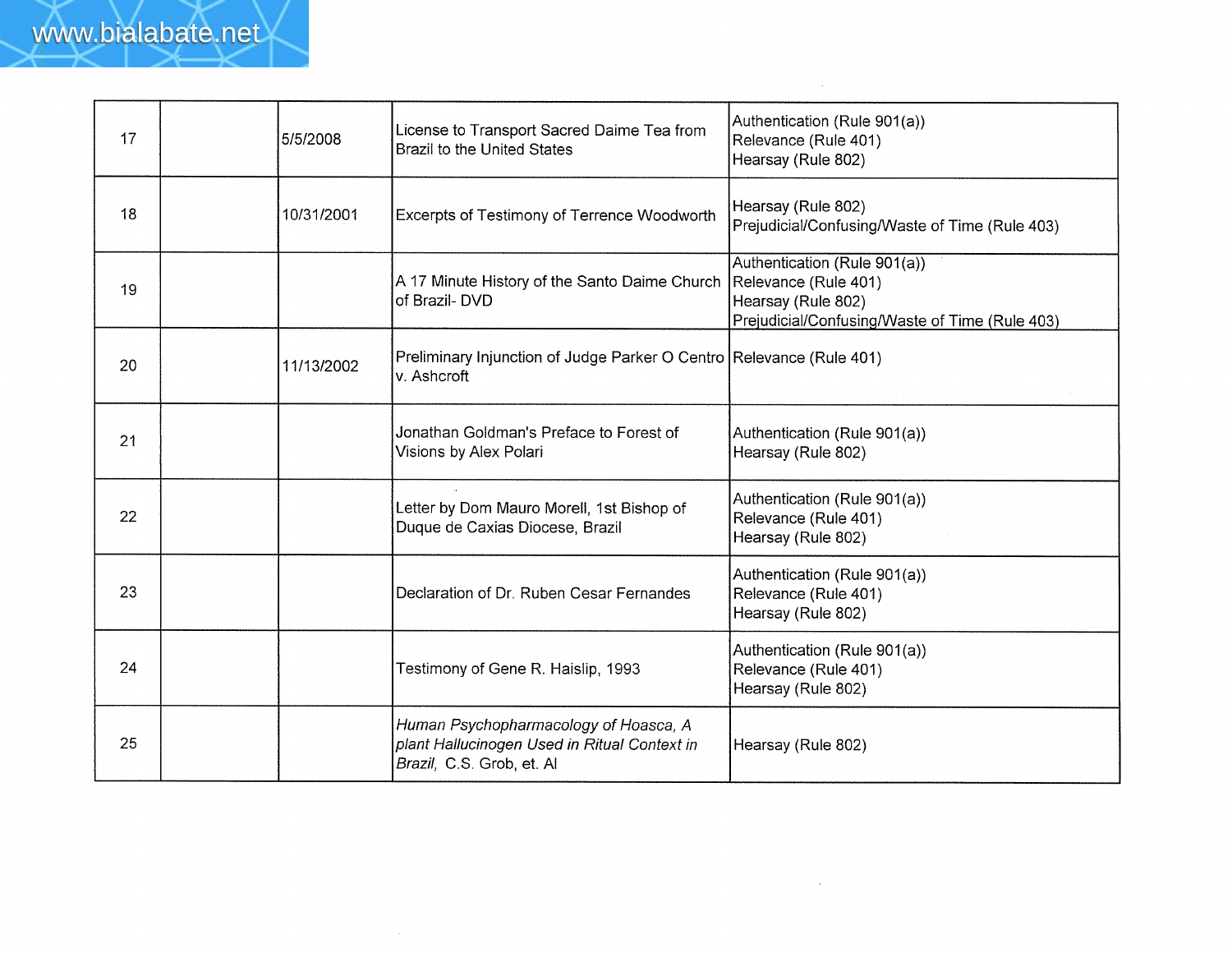| 26 |            | National Antidrug Council (CONAD) Report                                                                | Authentication (Rule 901(a))<br>Relevance (Rule 401)<br>Hearsay (Rule 802) |
|----|------------|---------------------------------------------------------------------------------------------------------|----------------------------------------------------------------------------|
| 27 | 10/14/2008 | Mary Row Deposition Excerpts (Underlined in<br>Red by Plaintiffs)                                       | Hearsay (Rule 802)<br>Submitted transcript is a rough draft                |
| 28 | 10/3/2008  | Jonathan Goldman's Deposition Excerpts<br>(Underlined in Red by Plaintiffs)                             | Hearsay (Rule 802)                                                         |
| 29 |            | Denise Curry Deposition Excerpts (Underlined in HAVE NOT RECEIVED FROM PLAINTIFFS<br>Red by Plaintiffs) | Hearsay (Rule 802)                                                         |
| 30 |            | Denise Curry Deposition and Exhibits                                                                    |                                                                            |
|    |            | Exhibit 1: Denise Curry Witness Statement                                                               |                                                                            |
|    |            | Exhibit 2: Letter from Mr. Haber to DOJ<br>September 15, 2008                                           | Relevance (Rule 401)<br>Hearsay (Rule 802)                                 |
|    |            | Exhibit 3: Letter from Mr. Haber to Attorney<br><b>General Reno</b><br>November 14, 2000                | Relevance (Rule 401)<br>Hearsay (Rule 802)                                 |
|    |            | Exhibit 4: Letter from Mr. Haber to the Oregon<br>Pharmacy Board<br>November 8, 2000                    | Relevance (Rule 401)<br>Hearsay (Rule 802)                                 |

 $\mathcal{L}^{\pm}$ 

 $\ddot{\phantom{a}}$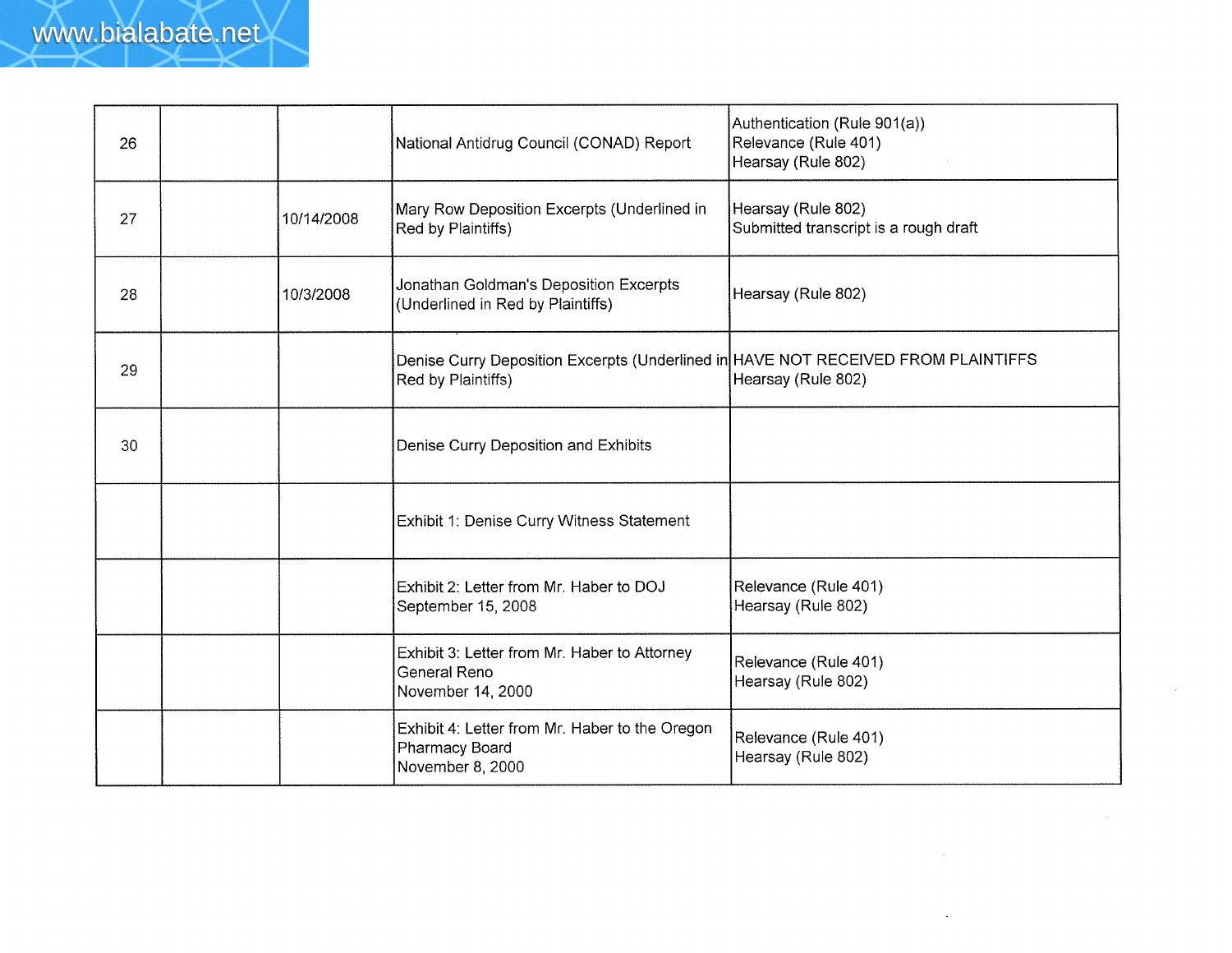|    |                             |            | Exhibit 5: Letter from Mr. Schiffer, Deputy<br>Assistant Attorney General, to Mr. Haber<br>February 2, 2001         | Relevance (Rule 401)<br>Hearsay (Rule 802)                                                                                                                                                                                                                                                                                                                          |
|----|-----------------------------|------------|---------------------------------------------------------------------------------------------------------------------|---------------------------------------------------------------------------------------------------------------------------------------------------------------------------------------------------------------------------------------------------------------------------------------------------------------------------------------------------------------------|
|    |                             |            | Exhibit 6: Letter from Mr. Haber to Mr. Schiffer<br>February 19, 2001                                               | Relevance (Rule 401)<br>Hearsay (Rule 802)                                                                                                                                                                                                                                                                                                                          |
|    |                             |            | Exhibit 7: Letter from Mr. Kopp, Director,<br>Appellate Staff, Civil Division, to Mr. Haber<br>April 11, 2001       | Relevance (Rule 401)<br>Hearsay (Rule 802)                                                                                                                                                                                                                                                                                                                          |
|    |                             |            | Exhibit 8: Letter from Mr. Haber to Mr. Schiffer<br>and Mr. Keisler, Assistant Attorney General<br>December 8, 2007 | Relevance (Rule 401)<br>Hearsay (Rule 802)                                                                                                                                                                                                                                                                                                                          |
| 31 | US 008556-<br>US 008561     | 5/7/2007   | DEA Letter to Unidentified Applicant for<br>Religious Use Exemption [Redacted]                                      |                                                                                                                                                                                                                                                                                                                                                                     |
| 32 |                             | 12/30/2008 | Defendants' Supplemental Response to<br>Plaintiffs' Interrogatory No. 7, First Set of<br>Interrogatories            |                                                                                                                                                                                                                                                                                                                                                                     |
| 33 | CHLQ 000256-<br>CHLQ 000261 |            | <b>CEFLURIS Receiving Log</b>                                                                                       | Authentication (Rule 901(a))                                                                                                                                                                                                                                                                                                                                        |
| 34 |                             |            | Transcript of Testimony of Lorne L. Dawson,<br>Ph.D. at UDV Trial                                                   | Hearsay (Rule 802)<br>Prejudicial/Confusing/Waste of Time (Rule 403)<br>Prior Statement of a Witness (Rule 613(b))--<br>inapplicable because Plaintiffs have not shown an<br>inconsistent statement and have not given the witness<br>an opportunity to respond.<br>Plaintiffs have made no showing that the witness was<br>unavailable to testify (Rule 804(b)(1)) |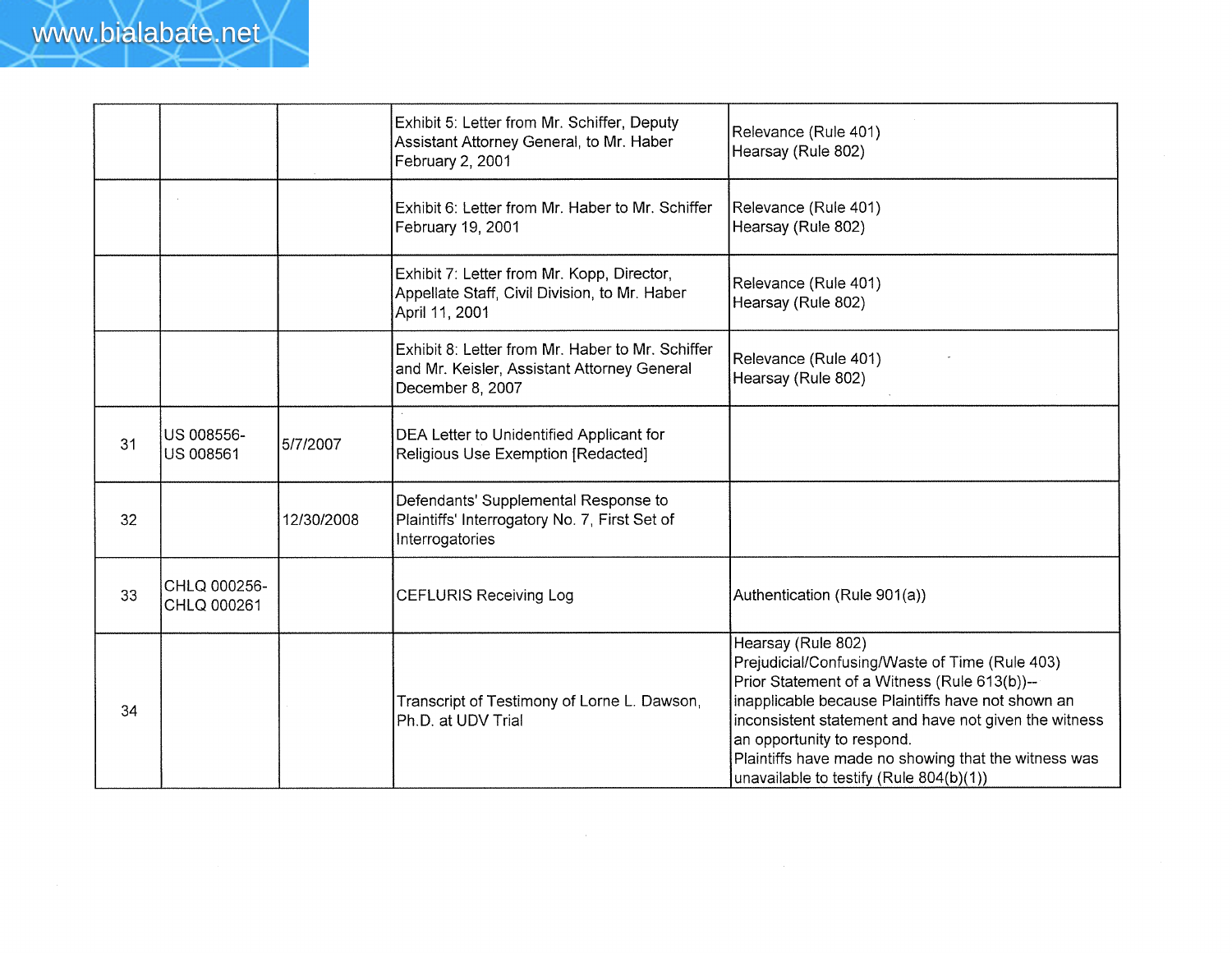| 35 | Transcript of Testimony of Donald R. Jasinski,<br>M.D. at UDV Trial            | Hearsay (Rule 802)<br>Prejudicial/Confusing/Waste of Time (Rule 403)<br>Prior Statement of a Witness (Rule 613(b))--<br>inapplicable because Plaintiffs have not shown an<br>inconsistent statement and have not given the witness<br>an opportunity to respond.<br>Plaintiffs have made no showing that the witness was<br>unavailable to testify (Rule 804(b)(1)) |
|----|--------------------------------------------------------------------------------|---------------------------------------------------------------------------------------------------------------------------------------------------------------------------------------------------------------------------------------------------------------------------------------------------------------------------------------------------------------------|
| 36 | Transcript of Testimony of Alexander Walker,<br>M.D., Dr. P.H. at UDV Trial    | Hearsay (Rule 802)<br>Prejudicial/Confusing/Waste of Time (Rule 403)<br>Prior Statement of a Witness (Rule 613(b))--<br>inapplicable because Plaintiffs have not shown an<br>inconsistent statement and have not given the witness<br>an opportunity to respond.<br>Plaintiffs have made no showing that the witness was<br>unavailable to testify (Rule 804(b)(1)) |
| 37 | Stereochemistry of Indoleamines                                                | Authentication (Rule 901(a))<br>Hearsay (Rule 802)                                                                                                                                                                                                                                                                                                                  |
| 38 | Diagram of Model Receptor Site                                                 | Authentication (Rule 901(a))<br>Hearsay (Rule 802)                                                                                                                                                                                                                                                                                                                  |
| 39 | DMT Article by Dr. Cozzi                                                       | Authentication (Rule 901(a))<br>Hearsay (Rule 802)                                                                                                                                                                                                                                                                                                                  |
| 40 | <b>NAC Application</b>                                                         | Relevance (Rule 401)<br>Hearsay (Rule 802)<br>Authentication (Rule 901(a))                                                                                                                                                                                                                                                                                          |
| 41 | DEA Letter to Unidentified Applicant for<br>Religious Use Exemption [Redacted] |                                                                                                                                                                                                                                                                                                                                                                     |